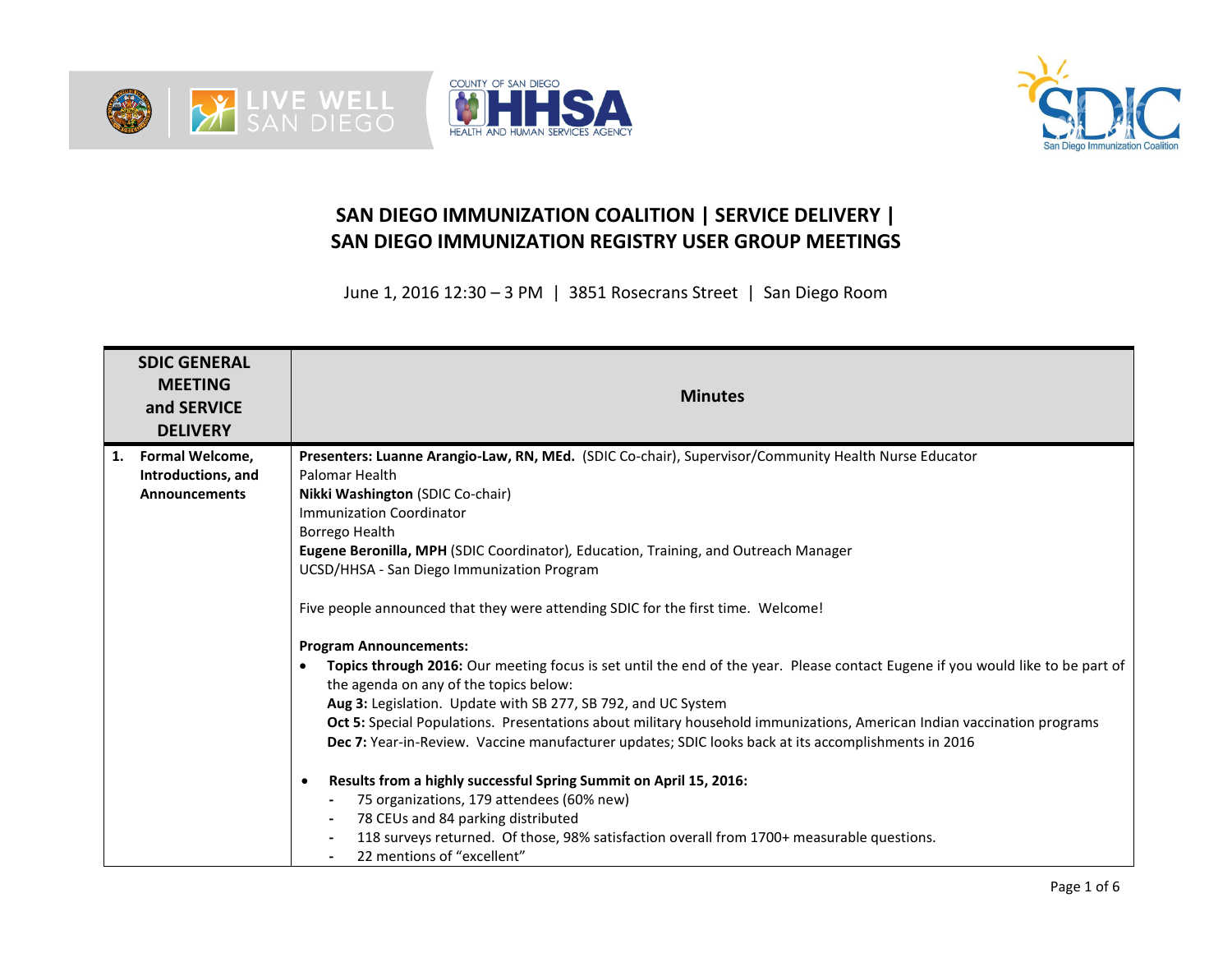





|                                                | Kick the Flu 2016: Wed, 9/7/16 from 9 - 12:30 PM at the Central Library. Keynote speaker is Dr. Bill Atkinson, author of the<br>$\bullet$<br>CDC's Pink Book.                                                                                                                                                                                                                                                                                            |  |  |  |  |  |  |
|------------------------------------------------|----------------------------------------------------------------------------------------------------------------------------------------------------------------------------------------------------------------------------------------------------------------------------------------------------------------------------------------------------------------------------------------------------------------------------------------------------------|--|--|--|--|--|--|
|                                                | <b>Community Announcements:</b><br>A medical educational program for health care professional and health care business professionals will focus on "Helping to<br>Prevent Select Infectious Diseases in Adults." Learning objectives: 1) describe the clinical burden of select infectious diseases in<br>adults, 2) review strategies to help protect adults against select infectious diseases, 3) discuss CDC recommendations.                        |  |  |  |  |  |  |
|                                                | Thursday, July 21, 2016 at Season 52, starting 6:30 PM                                                                                                                                                                                                                                                                                                                                                                                                   |  |  |  |  |  |  |
|                                                | Space is limited. RSVP first to Michelle Lee Hill: michelle.ouimet@merck.com, 760-525-5598                                                                                                                                                                                                                                                                                                                                                               |  |  |  |  |  |  |
| 2.<br>Immunization<br>and<br><b>Pharmacies</b> | Presenters: Sally Rafie, PharmD<br>Presentation Slides: Rafie Immunizations in Pharmacies<br>President-elect, San Diego County Pharmacists Association<br>Pharmacist Specialist, UCSD Health                                                                                                                                                                                                                                                             |  |  |  |  |  |  |
|                                                | Karisa Villalobos, PharmD<br><b>Presentation Slides: Villaloboz WAG Immunizations 2016</b><br>Pharmacy Manager, Walgreens                                                                                                                                                                                                                                                                                                                                |  |  |  |  |  |  |
|                                                | These presentations helped to clarify some of the general elements that intersect immunizations and pharmacies. Sally reviewed<br>the 2014 CA law allowing pharmacists to be vaccinators, implementation of the law, training requirements, continuing education,<br>and challenges. Karisa provided contextual applications in a large pharmacy chain setting, such as workflow, reporting<br>opportunities/barriers, and community-level partnerships. |  |  |  |  |  |  |
|                                                | Click on the links to view/download presentation slides.                                                                                                                                                                                                                                                                                                                                                                                                 |  |  |  |  |  |  |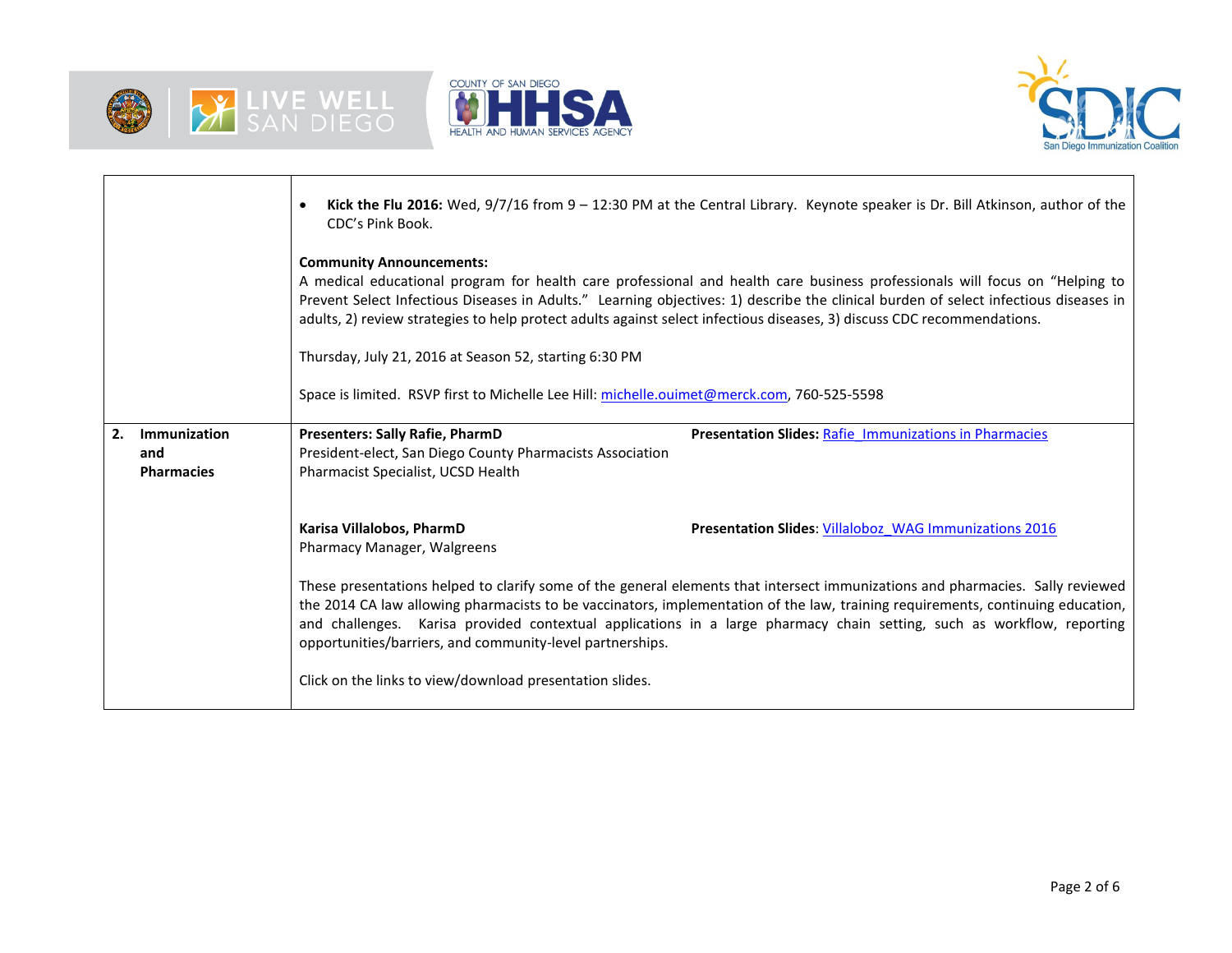





| 3. | <b>VFC/VFA</b>        | Presenter: Colleen Mallen, MPH<br>Presentation Slides: Mallen CDPH Updates 6-1-16                                                     |  |  |  |  |  |  |
|----|-----------------------|---------------------------------------------------------------------------------------------------------------------------------------|--|--|--|--|--|--|
|    | Update                | Senior Field Representative                                                                                                           |  |  |  |  |  |  |
|    |                       | California Department of Public Health                                                                                                |  |  |  |  |  |  |
|    |                       |                                                                                                                                       |  |  |  |  |  |  |
|    |                       | <b>VFC Vaccine Supply Update:</b>                                                                                                     |  |  |  |  |  |  |
|    |                       | HPV 2 (Cervarix) and HPV 4 (Gardasil 4) will no longer be available through VFC per CDC contract. HPV 9 (Gardasil 9) is<br>available. |  |  |  |  |  |  |
|    |                       | Hib continues to be allocated to all states by CDC                                                                                    |  |  |  |  |  |  |
|    |                       | Pentancel supply issue will resolve second half of 2016 according to Sanofi.                                                          |  |  |  |  |  |  |
|    |                       | http://eziz.org/assets/docs/VFC_Letters/VFC%20FAX_Pentacel%20Supply_5_27_2016.pdf                                                     |  |  |  |  |  |  |
|    |                       | Flu vaccine: continue to give when indicated. Remove spoiled / expired vaccine immediately. Complete and submit the VFC               |  |  |  |  |  |  |
|    |                       | Return Form online by logging into your MyVFCVaccines account on eziz.org                                                             |  |  |  |  |  |  |
|    |                       |                                                                                                                                       |  |  |  |  |  |  |
|    |                       | <b>VFA Update:</b>                                                                                                                    |  |  |  |  |  |  |
|    |                       | FQHCs, FQHC Look-Alikes, Rural Health Centers were notified of VFA program on 4/25/16.                                                |  |  |  |  |  |  |
|    |                       | Over 500 applications were received, 124 applications in Southern California.<br>٠                                                    |  |  |  |  |  |  |
|    |                       | Approved sites will be able to order vaccines soon.<br>$\bullet$                                                                      |  |  |  |  |  |  |
|    |                       | Vaccines for Children (VFC) and Vaccines for Adults (VFA):<br>٠                                                                       |  |  |  |  |  |  |
|    |                       | VFC is an entitlement program, all ACIP recommended vaccines are offered. Medi-cal patients are eligible<br>$\bullet$                 |  |  |  |  |  |  |
|    |                       | VFA is not an entitlement program. Available vaccines depend on funding. Medi-cal patients are not eligible<br>$\bullet$              |  |  |  |  |  |  |
|    |                       |                                                                                                                                       |  |  |  |  |  |  |
|    |                       | Click on the link to view/download presentation slides.                                                                               |  |  |  |  |  |  |
|    |                       |                                                                                                                                       |  |  |  |  |  |  |
| 4. | Iz Branch             | Presenter: Melissa Thun, RN, BSN, Public Health Nurse Supervisor and Nancy Knickerbocker                                              |  |  |  |  |  |  |
|    | <b>Announcements</b>  | San Diego Immunization Program                                                                                                        |  |  |  |  |  |  |
|    | and State Flu         |                                                                                                                                       |  |  |  |  |  |  |
|    | <b>Vaccine Update</b> | Presentation Slides: Thun Iz Branch Updates and Knickerborcker Flu                                                                    |  |  |  |  |  |  |
|    |                       |                                                                                                                                       |  |  |  |  |  |  |
|    |                       | Melissa provided updates on chickenpox outbreaks, the 2016-17 flu products and ordering instructions, and the Immunization            |  |  |  |  |  |  |
|    |                       | Skills Institute occurring Fri, 4/17/16 that is already full with a waiting list.                                                     |  |  |  |  |  |  |
|    |                       |                                                                                                                                       |  |  |  |  |  |  |
|    |                       | Click on the link to view/download presentation slides.                                                                               |  |  |  |  |  |  |
|    |                       |                                                                                                                                       |  |  |  |  |  |  |
|    |                       |                                                                                                                                       |  |  |  |  |  |  |
|    |                       |                                                                                                                                       |  |  |  |  |  |  |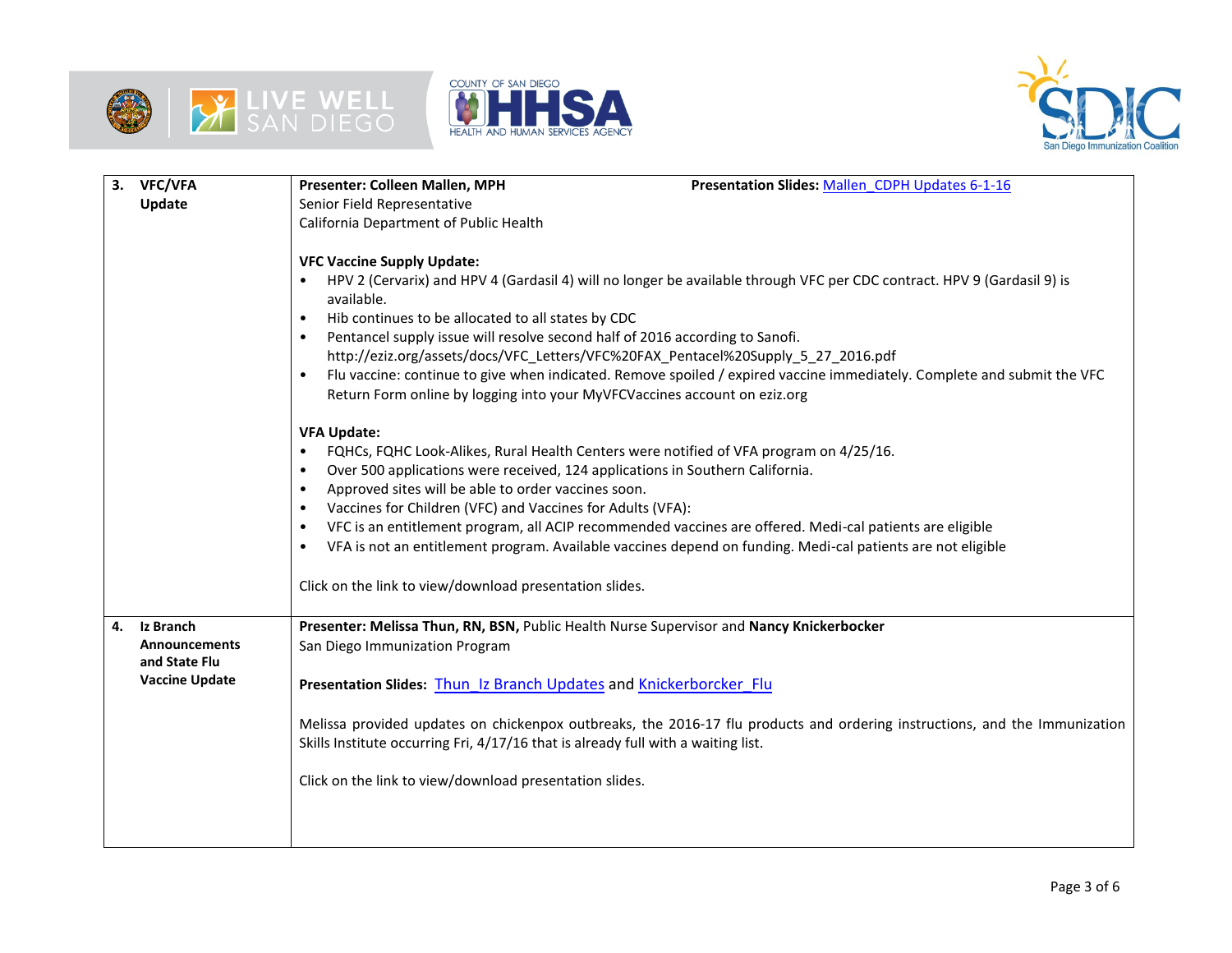





| <b>SDIR USER GROUP</b>                                                                |  | <b>Minutes</b>                                                                                                                                                                                                                                                                                                                                                                                                                                                                                                                                                                                                                                                                                                                                                                                                                                                                                                                                                                                                 |  |  |  |  |  |
|---------------------------------------------------------------------------------------|--|----------------------------------------------------------------------------------------------------------------------------------------------------------------------------------------------------------------------------------------------------------------------------------------------------------------------------------------------------------------------------------------------------------------------------------------------------------------------------------------------------------------------------------------------------------------------------------------------------------------------------------------------------------------------------------------------------------------------------------------------------------------------------------------------------------------------------------------------------------------------------------------------------------------------------------------------------------------------------------------------------------------|--|--|--|--|--|
| <b>SDIR User</b><br>5.<br>Group<br><b>Updates:</b><br>Version 10.9<br><b>Overview</b> |  | Presenter: Manny Mones, Provider Quality Improvement Manager<br>San Diego Immunization Program<br>Presentation Slides: Mones SDIR 6-1-16<br>Manny provided the following updates:<br>PCV13 forecasting issue has been resolved.<br>$\bullet$<br>Discuss new features of New release 10.9<br>$\bullet$<br>Daily Immunization report<br>0<br>Additional option to document why vaccine was not administered.<br>$\Omega$<br>Informed users that issues with Missed Opportunity reports have been addressed<br>$\bullet$<br>Carol informed users that the confidentiality issues with Rady's has been resolved<br>$\bullet$<br>Unlocked approximately 42K Rady's records and additionally any linked records associated with them.<br>$\Omega$<br>Nancy informed users the status of SDIR Trainings and our limited staff resources<br>$\bullet$<br>Addressed the need for user to call SDIR if cannot attend training<br>$\Omega$<br>Must forward an SDIR confidentiality oath to reserve seat for training<br>0 |  |  |  |  |  |
| <b>Next Meeting</b>                                                                   |  | Wed, August 3, 2016 from 12:30 - 3 PM                                                                                                                                                                                                                                                                                                                                                                                                                                                                                                                                                                                                                                                                                                                                                                                                                                                                                                                                                                          |  |  |  |  |  |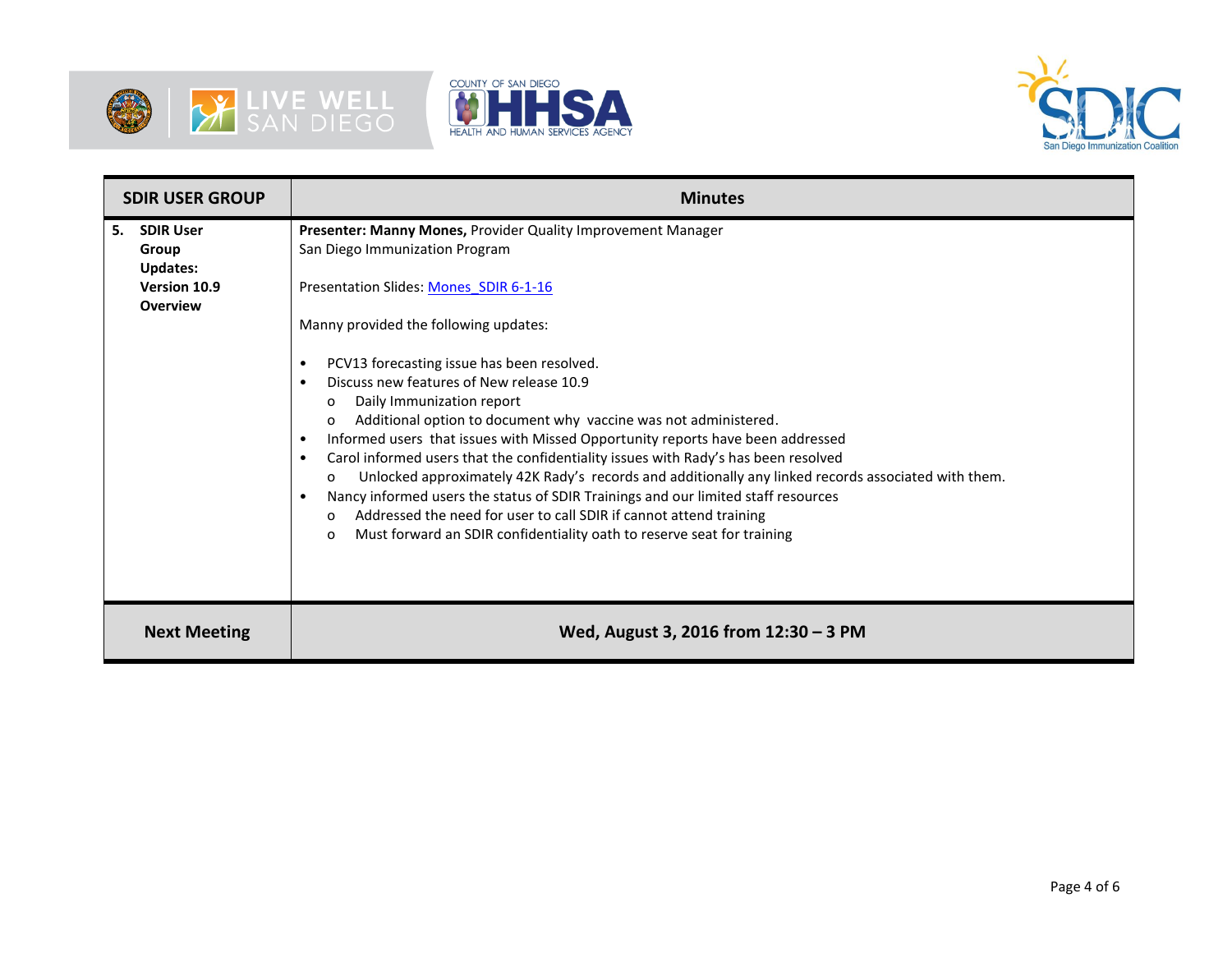





## **Addendum: SDIC Meeting Attendees (All) June 1, 2016**

|             | <b>Last Name</b> | <b>First Name</b> | <b>Organization/Business</b> | <b>Attended</b>         |                         |                         |               |
|-------------|------------------|-------------------|------------------------------|-------------------------|-------------------------|-------------------------|---------------|
| <b>Date</b> |                  |                   |                              | $\overline{\mathbf{1}}$ | $\overline{2}$          | $\overline{\mathbf{3}}$ | <b>Status</b> |
| 6/1/16      | Allen            | Lezlie            | <b>SDCCD Miramar</b>         | $\mathsf{x}$            |                         |                         |               |
| 6/1/16      | Anedo            | Wendy             | SD Family Care               | $\overline{\mathsf{x}}$ | $\overline{\mathsf{x}}$ | $\overline{\mathsf{x}}$ |               |
| 6/1/16      | Arangio-Law      | Luanne            | Palomar                      | $\overline{\mathsf{X}}$ | $\overline{\mathsf{x}}$ | $\mathsf{X}$            |               |
| 6/1/16      | Baeza            | Maria             | Immunization PHD South       | $\overline{\mathsf{x}}$ |                         |                         |               |
| 6/1/16      | <b>Beckas</b>    | Sharon            | AARP                         | $\overline{\mathsf{x}}$ |                         |                         | (New)         |
| 6/1/16      | Beronilla        | Eugene            | <b>SDIP</b>                  | $\overline{\mathsf{X}}$ | $\overline{\mathsf{x}}$ | $\mathsf{X}$            |               |
| 6/1/16      | <b>Bolter</b>    | Harrison          | <b>SDIP</b>                  | $\overline{\mathsf{X}}$ |                         |                         |               |
| 6/1/16      | <b>Bouveron</b>  | Suzi              | <b>CDPH</b>                  | $\overline{\mathsf{X}}$ | $\overline{\mathsf{x}}$ |                         |               |
| 6/1/16      | <b>Burch</b>     | Amy               | HHSA-EISB                    | $\overline{\mathsf{x}}$ | $\overline{\mathsf{x}}$ | $\overline{\mathsf{x}}$ |               |
| 6/1/16      | Campas-Higgins   | Heidi             | Kaiser                       | $\overline{\mathsf{X}}$ | $\overline{\mathsf{x}}$ |                         |               |
| 6/1/16      | Canoy            | Martha            | <b>NIPH</b>                  | $\overline{\mathsf{x}}$ | $\overline{\mathsf{x}}$ | $\overline{\mathsf{x}}$ |               |
| 6/1/16      | Corval           | Teresa            | <b>ERPHC</b>                 | $\overline{\mathsf{X}}$ |                         |                         |               |
| 6/1/16      | Cruz             | Mary              | Sharp CV                     | $\overline{\mathsf{X}}$ |                         |                         |               |
| 6/1/16      | Cruz             | Adriana           | SDIP                         | $\overline{\mathsf{X}}$ | $\overline{\mathsf{X}}$ | $\overline{\mathsf{x}}$ |               |
| 6/1/16      | DeGuzman         | Heidi             | SDIP                         | $\overline{\mathsf{X}}$ | $\overline{\mathsf{x}}$ | $\overline{\mathsf{x}}$ |               |
| 6/1/16      | Dire             | Diane             | GSK                          | $\overline{X}$          |                         |                         |               |
| 6/1/16      | Dodderidge       | Gregg             | MedImmune                    | $\overline{\mathsf{x}}$ |                         |                         | (New)         |
| 6/1/16      | Ellzey           | Jessica           | <b>FHC</b>                   | $\overline{\mathsf{X}}$ | $\overline{\mathsf{x}}$ | $\overline{\mathsf{X}}$ |               |
| 6/1/16      | Enix             | Roger             | Merck                        | $\overline{\mathsf{X}}$ |                         |                         |               |
| 6/1/16      | Gallanis         | Tom               | TruMed                       | $\overline{\mathsf{X}}$ | $\overline{\mathsf{x}}$ |                         |               |
| 6/1/16      | Griffiths        | Eileen            | SDUSD                        | $\overline{\mathsf{X}}$ | $\overline{\mathsf{x}}$ | $\overline{X}$          |               |
| 6/1/16      | Hicks            | Calvin            | SDIP                         | $\overline{\mathsf{X}}$ |                         | $\overline{\mathsf{X}}$ |               |